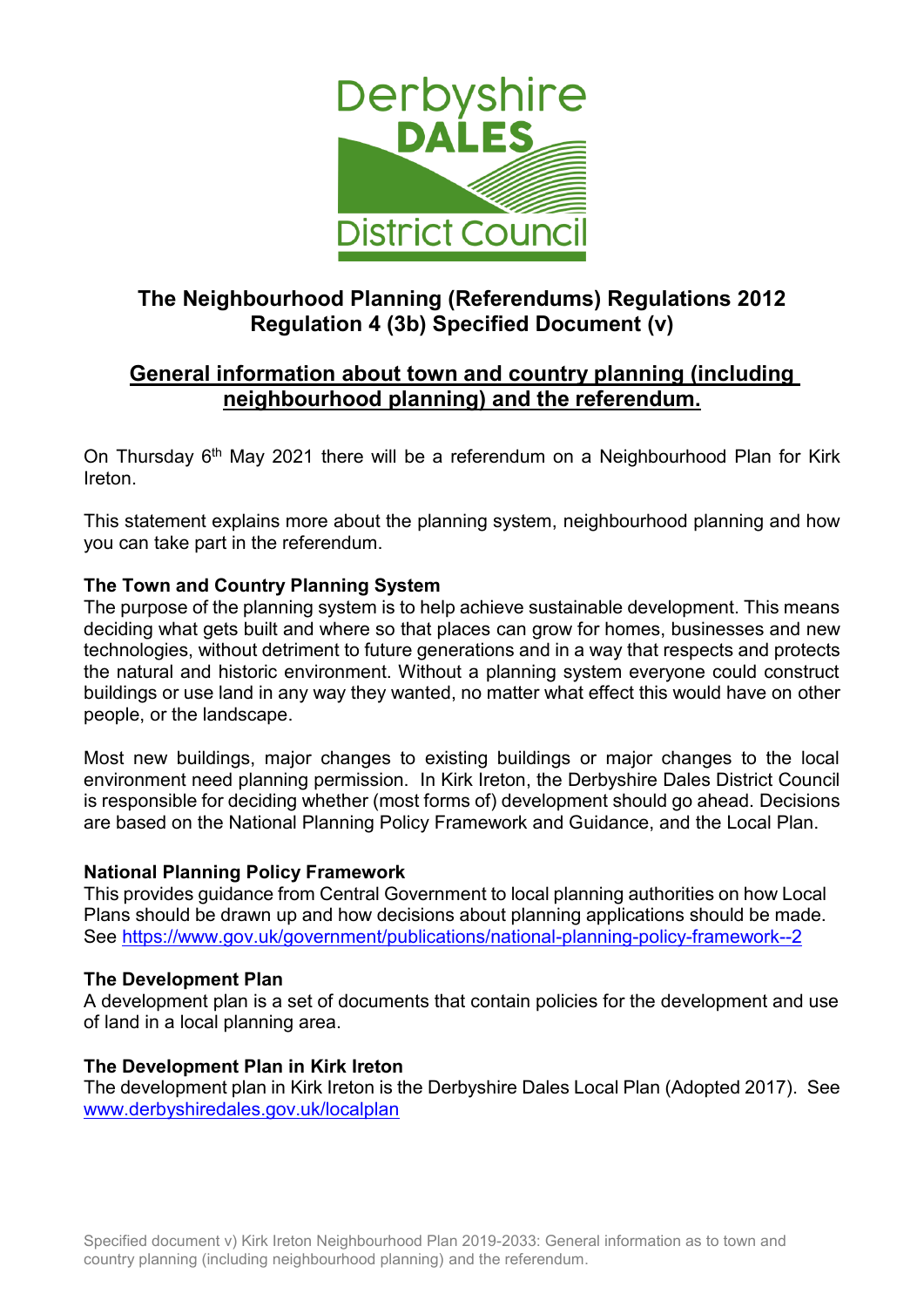## **Neighbourhood Planning**

#### **What is neighbourhood planning?**

Neighbourhood planning was introduced under the 2011 Localism Act and enables local communities to write a Neighbourhood Plan – part of the statutory development plan – for their own area. Neighbourhood Plans must have regard to national planning policy, contribute to sustainable development, be in general conformity with strategic policies in the development plan for the area and be compatible with European Union obligations and human rights requirements.

#### **Who makes Neighbourhood Plans?**

Neighbourhood Plans are prepared by town or parish councils or neighbourhood forums.

#### **How are they made?**

There is a statutory process that must be followed. The plan must be prepared in consultation with local residents and businesses. An independent examiner checks that it meets legal requirements, reports whether any modifications should be made and recommends whether it should proceed to referendum.

The referendum asks residents to consider whether the local planning authority should use the neighbourhood plan to help it decide planning applications in the area concerned. All those registered to vote within the neighbourhood area are entitled to vote in the referendum.

#### **What status do plans have?**

If more than half of those voting have voted in favour of the neighbourhood plan, the local planning authority must make it part of the development plan (see above) for the area to be used in determining decisions on planning applications.

#### **Kirk Ireton Neighbourhood Plan 2019-2033**

A draft plan was prepared by Kirk Ireton Neighbourhood Plan Group on behalf of Kirk Ireton Parish Council, in consultation with local residents and businesses, and submitted to Derbyshire Dales District Council in January 2019. An independent examiner found that the plan, subject to modifications, met all the necessary legal requirements and could proceed to referendum.

If you would like to read the Act and the Neighbourhood Planning Regulations you can see them here:

<http://www.legislation.gov.uk/ukpga/1990/8/contents> The Town and Country Planning Act 1990

<http://www.legislation.gov.uk/uksi/2012/637/contents/made> The Neighbourhood Planning (General) Regulations 2012

<http://www.legislation.gov.uk/uksi/2017/1243/made> The Neighbourhood Planning Regulations 2017 (Amendments)

Kirk Ireton Neighbourhood Plan - [Derbyshire Dales District Council](https://www.derbyshiredales.gov.uk/planning-a-building-control/planning-policy/neighbourhood-planning/kirkireton-neighbourhood-plan)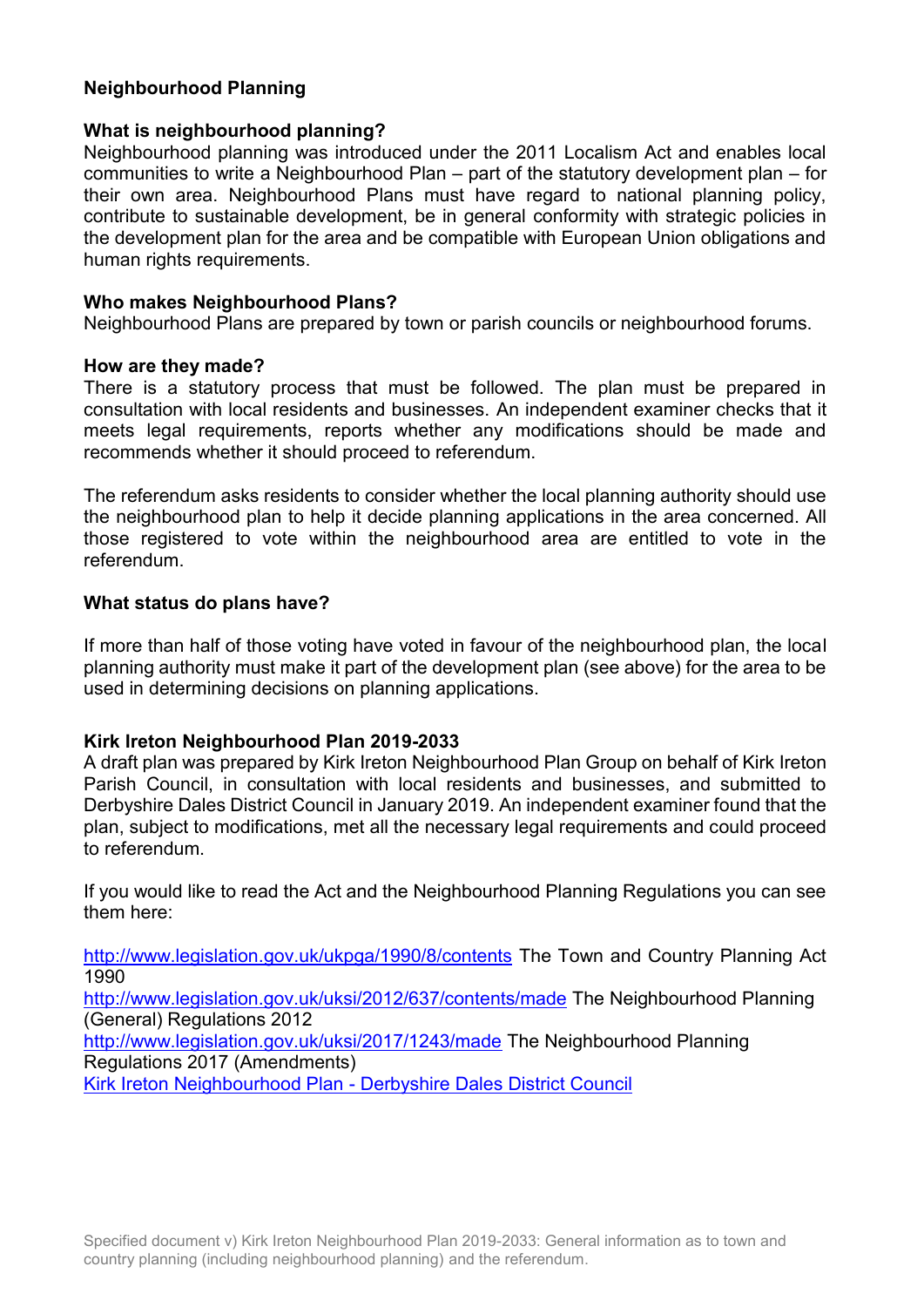# **The Referendum**

A referendum on Kirk Ireton Neighbourhood Plan will be held on Thursday 6<sup>th</sup> May 2021.

The question that will be asked in the referendum is:

#### **"Do you want Derbyshire Dales District Council to use the neighbourhood plan for the Parish of Kirk Ireton to help it decide planning applications in the neighbourhood area?"**

The Neighbourhood Plan for Kirk Ireton is the referendum version of the plan that contains the modifications recommended by the independent examiner.

The referendum area is identified on the map below. It is identical to Kirk Ireton Neighbourhood Area (and Kirk Ireton Parish.)

A person is entitled to vote in the referendum, if on 28 April 2021:

- the person is entitled to vote in a local government election in the referendum area; and
- the person's qualifying address for the election is in the referendum area

A person's qualifying address is, in relation to a person registered in the register of electors, the address in respect of which he or she is entitled to be registered

The referendum expenses limit that will apply is £2383.48

A copy of the specified documents, that is those documents listed below, may be viewed as follows:

**On-line at: [https://www.derbyshiredales.gov.uk/planning-a-building-control/planning](https://www.derbyshiredales.gov.uk/planning-a-building-control/planning-policy/neighbourhood-planning/KirkIreton-neighbourhood-plan)[policy/neighbourhood-planning/KirkIreton-neighbourhood-plan](https://www.derbyshiredales.gov.uk/planning-a-building-control/planning-policy/neighbourhood-planning/KirkIreton-neighbourhood-plan)**

#### **In person at:**

Derbyshire Dales District Council, Town Hall, Bank Road, Matlock DE4 3NN (Monday to Friday 9am – 5p**m**) BY APPOINTMENT ONLY **–** Call 01629 761335 or email [electoral@derbyshiredales.gov.uk](mailto:electoral@derbyshiredales.gov.uk) to book an appointment

#### **The specified documents are:**

- i. Kirk Ireton Neighbourhood Plan (referendum version)
- ii. The report of the Independent Examiner
- iii. A summary of the representations submitted to the independent examiner
- iv. A statement by the local planning authority that the draft plan meets the basic conditions and complies with the relevant legislation
- v. This statement that sets out general information as to town and country planning (including neighbourhood planning) and thereferendum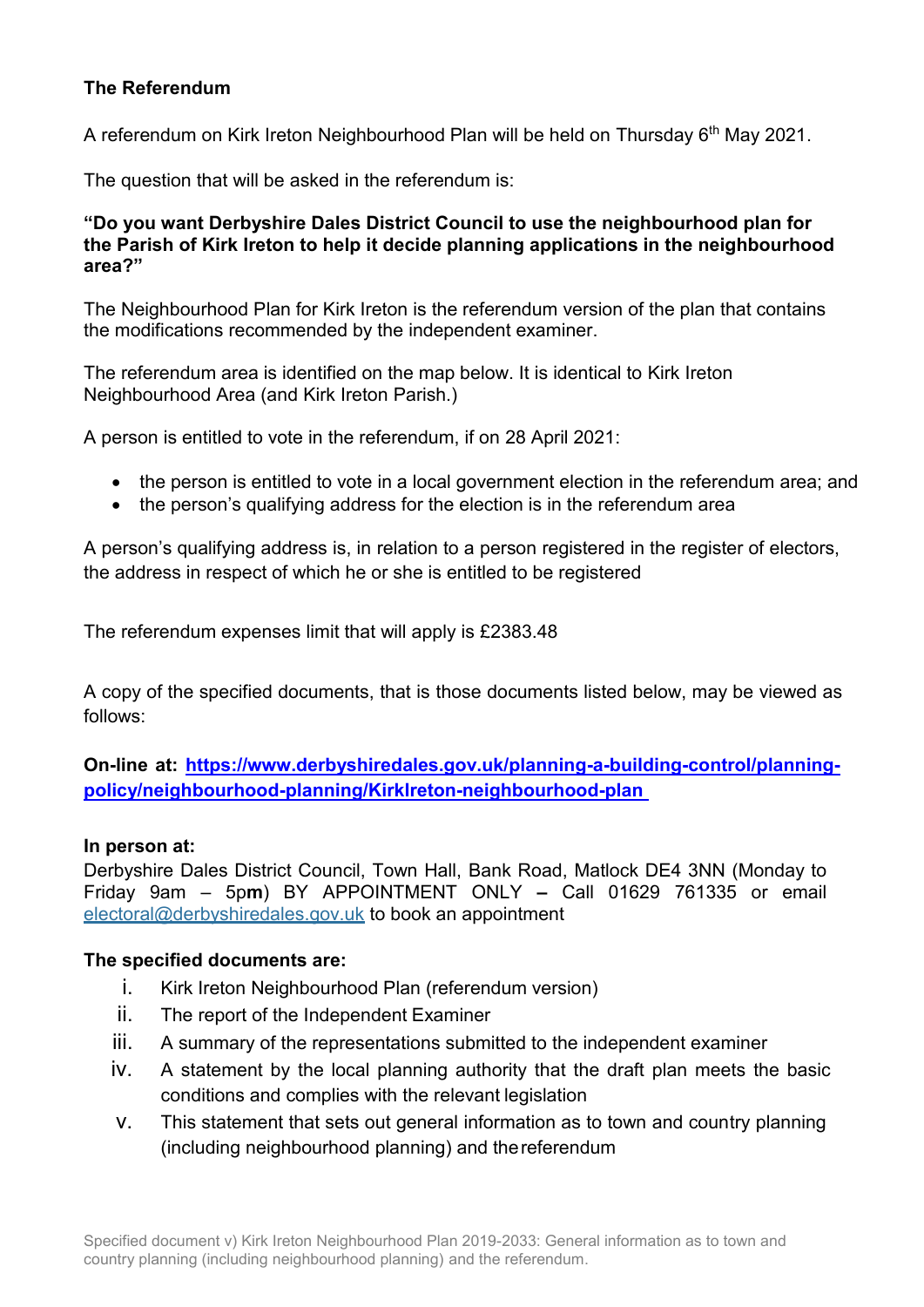# **Voting Procedure**

## **Am I registered to vote?**

You have to be registered to vote no later than 19 April in order to vote in the referendum.

You can **check if you are registered** to vote by contacting The Electoral Registration Officer at Derbyshire Dales District Council, Town Hall, Matlock, DE4 3NN, tel 01629 761335 or by email at [electoral@derbyshiredales.gov.uk](mailto:electoral@derbyshiredales.gov.uk)

You can **register to vote** on-line at [www.gov.uk/register-to-vote o](http://www.gov.uk/register-to-vote)r contact Derbyshire Dales District Council on 01629 761335.

## **Ways of Voting**

#### **In person on 6 May 2021**

Most people vote in person at their local polling station. A member of staff will help you if you are not sure what to do.

- o You will receive a polling card telling you where your polling station is
- o Polling stations are open from 7am to 10pm
- o If you do not receive your polling card by 29 April 2020 , contact Derbyshire Dales District Council on 01629 761335

If you are unable to go to the polling station in person you can apply to vote by post or appoint someone to vote as a proxy on your behalf.

#### **By post**

Existing postal voters who receive a **postal vote** for local government elections will automatically receive one for the referendum. Those requiring a postal vote should contact Derbyshire Dales District Council on 01629 761335 or email [electoral@derbyshiredales.gov.uk](mailto:electoral@derbyshiredales.gov.uk) to request an application form. The deadline for receiving applications is 5pm on 20 April 2021. Postal votes will be dispatched from around 9 January 2020 and must be returned by 10pm on 6 May 2021. If you are given a postal vote you will not be able to vote in person at the polling station although you may, if you wish, hand your postal vote to the Presiding Officer at the polling station.

#### **By proxy**

Existing proxy voters who receive a **proxy vote** for local government elections will automatically receive one for the referendum. Those requiring a proxy vote should contact Derbyshire Dales District Council on 01629 761335 or email [electoral@derbyshiredales.gov.uk](mailto:electoral@derbyshiredales.gov.uk) to request an application form. The deadline for receiving applications is 5pm on 27 April 2021.

If you appoint a proxy you can still vote in person at the polling station but only if you get there before your proxy has voted on your behalf.

If you are appointed as a proxy for another person you can apply to exercise that vote by post but your application must be received by the Electoral Registration Officer before 5pm on 20 April 2021.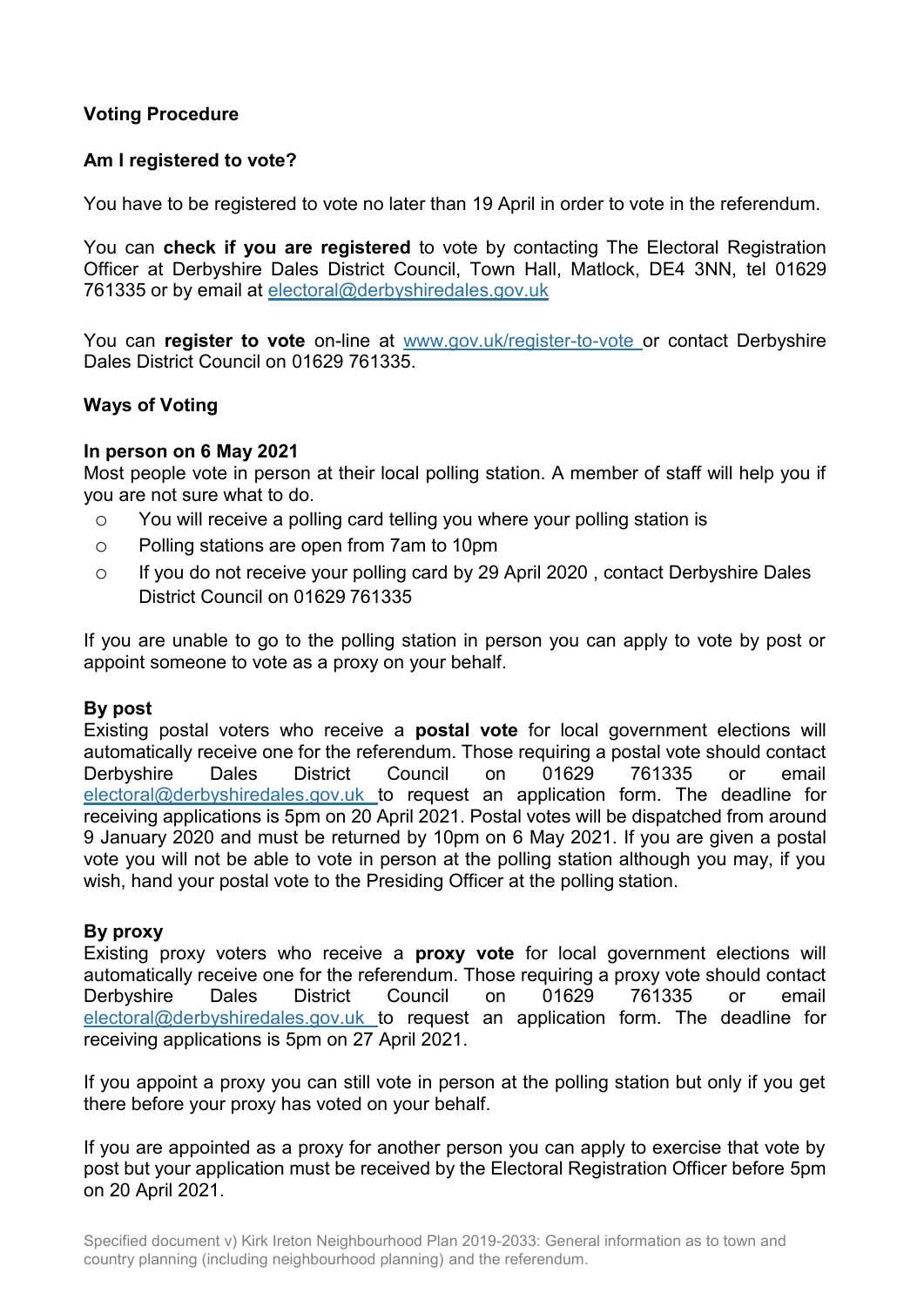You cannot vote as a proxy for more than 2 people unless you are their spouse, civil partner, parent, grandparent, brother, sister, child or grandchild.

#### **Emergency proxy**

If after 5pm on 25 April 2021 you are unable to vote in person because you:

- o have a medical emergency
- o cannot go to the polling station because of work reasons

You can apply to vote by emergency proxy. Completed application forms must be received by the Electoral Registration Officer, Derbyshire Dales District Council, Town Hall, Matlock, Derbyshire, DE4 3NN by 5pm on 6 May 2021. Please contact Derbyshire Dales District Council on 01629 761335 if you require an emergency proxy.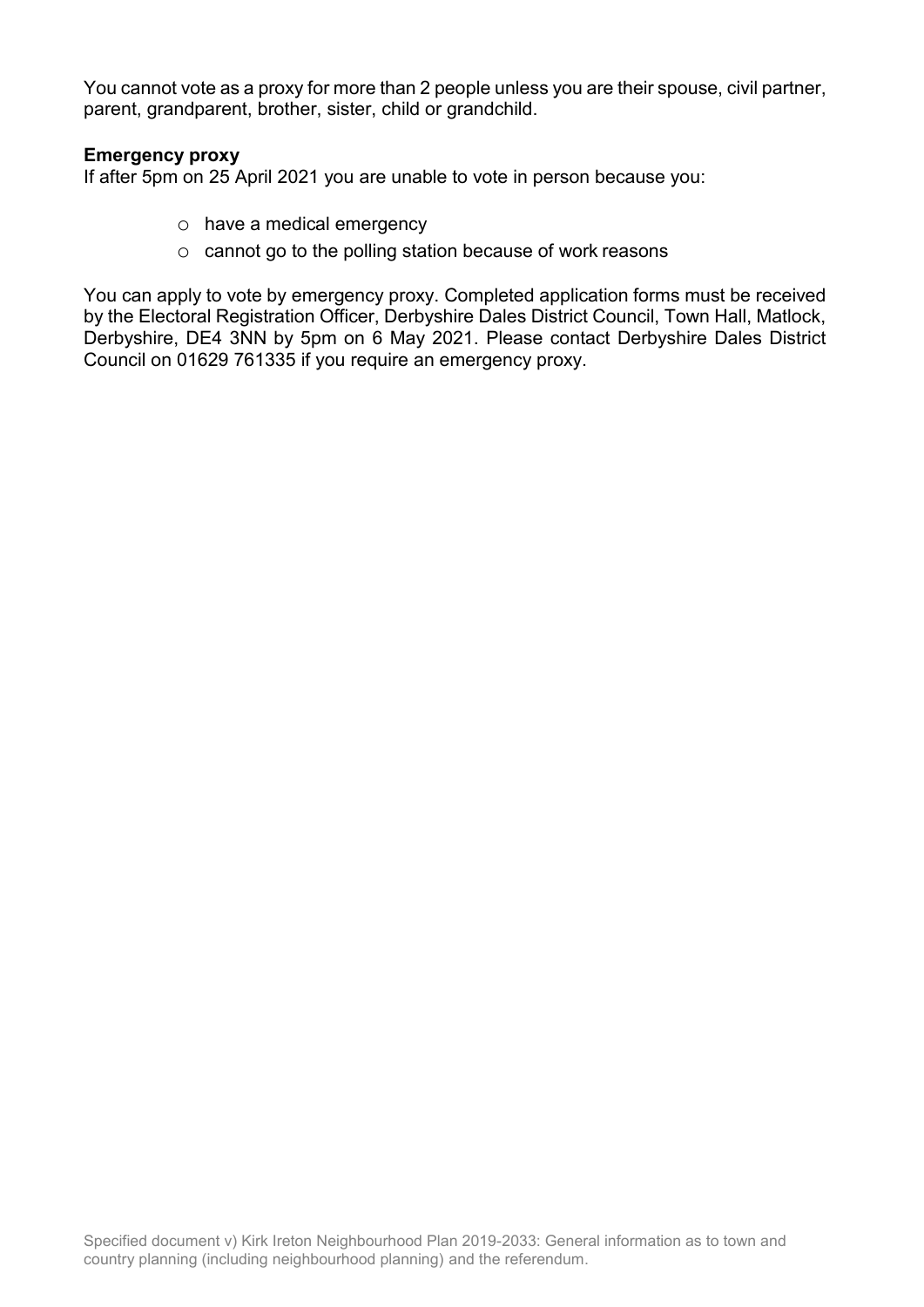#### **INSERT MAP OF KIRK IRETON NP AREA**



Specified document v) Kirk Ireton Neighbourhood Plan 2019-2033: General information as to town and country planning (including neighbourhood planning) and the referendum.